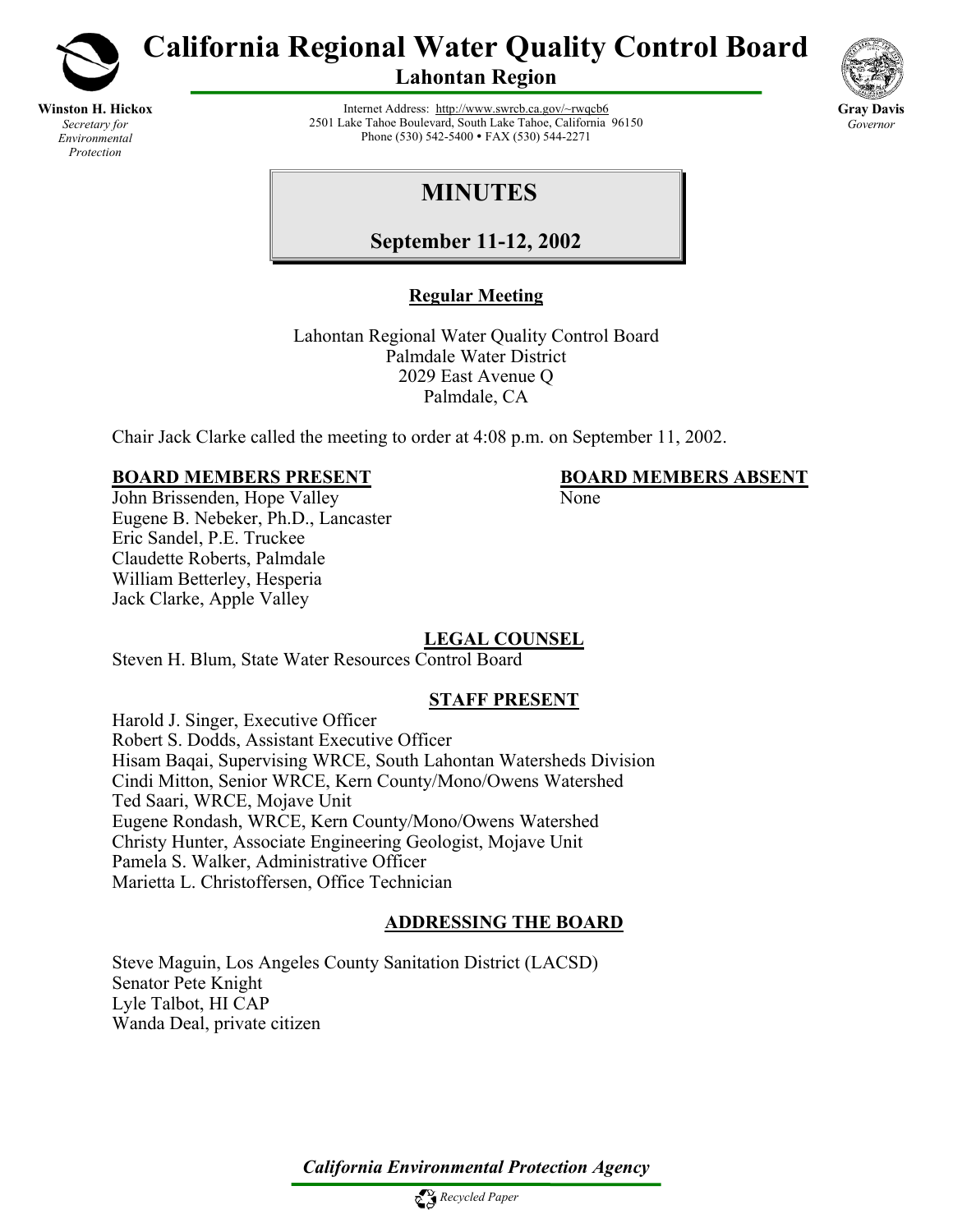# **OTHER BUSINESS**

#### **1. Executive Officer's Report**

Harold Singer highlighted the following items from the written report:

- July Report, Item No. 3 Truckee River TMDL Public Forum. A consultant hired by the Board will facilitate the collaborative process between the Regional Board and the Truckee River Water Council. The first of a series of scheduled meetings was held September 9, with an attendance of approximately 75 people.
- August Report, Item No. 2 Willow Creek Construction Project CAO. Of the \$25,000 in fines assessed by the District Attorney for this illegal activity, \$5,000 was paid to the State Water Resources Control Board's Cleanup and Abatement Account.

Other Items:

- Item No. 3 Results of the Water Quality Sampling Conducted on July 4, 2002. Board member William Betterley asked if sampling would continue. Harold Singer pointed out that although there is not a significant problem associated with fireworks, there is some discharge of nutrients as a result and this will have to factor in to the Lake Tahoe TMDL. In addition, continued sampling for elevated perchlorate levels will continue.
- Item No. 4 Spalding Community Service District. Board member Eugene Nebeker expressed concern about the individual homeowner's expense.
- Two WQCC meetings, one in the north and one in the south, will be held in November.
- The Waiver Policy expires at the end of this year. Staff workshops were held in South Lake Tahoe, where the main issue was timber waivers and in Victorville, where the discussion centered on discharges from maintenance operations of water purveyors and what regulatory responsibility they have in relation to the discharge. Water Code Section 13263 requires that the Regional Board prescribe requirements for people who discharge and Section 13269 allows the Regional Board to waive waste discharge requirements. A possible new waiver addressing timber harvest activities was discussed as an example of how these sections of the law can be used. The development of a general permit to address a few current waiver categories was also discussed. Some Regional Board's are considering readopting waivers to cover a large universe of dischargers, many of which are a low threat to water quality. Processing the applications, however, requires the use of resources that take away from regulating higher priority and higher threat to water quality dischargers. Self-certification that the project would be completed in conformance with the conditions of the waiver by the discharger, who poses a low threat to water quality, is another idea. Although statewide regulations on septic systems should be out within a year, the current waiver expires December 31, 2002. A special meeting in December may be necessary because of the expiration date.
- The State Board will be considering regulations to significantly increase fees dischargers pay to offset \$15,000,000 reduction in the General Fund.
- A Supervisory Award was presented to Pam Walker.

The afternoon meeting adjourned at 5:10 p.m.

#### *California Environmental Protection Agency*

 *Recycled Paper*

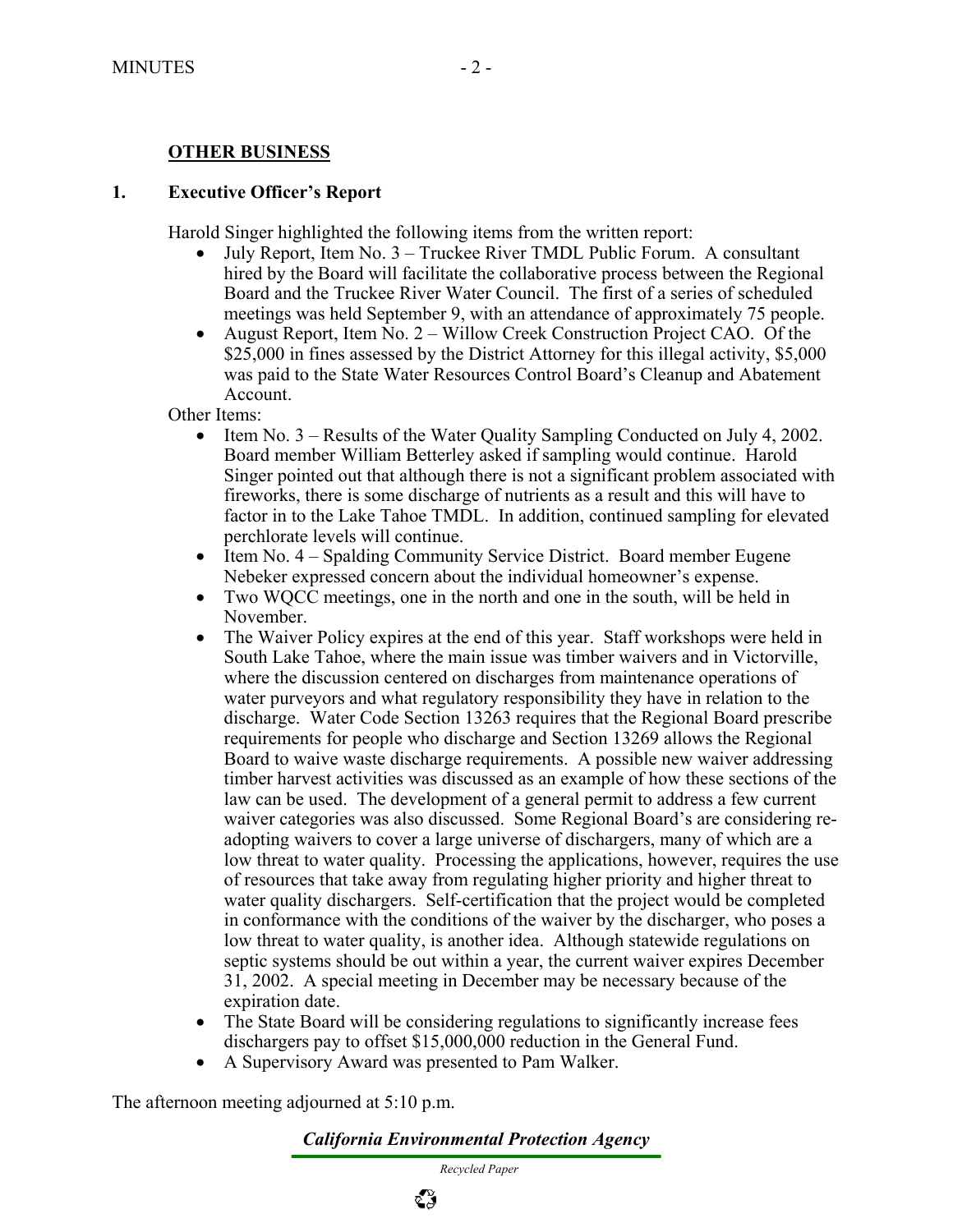# **Regular Meeting, Continued 7:05 p.m., September 11, 2002**

Chair Jack Clarke called the meeting to order at 7:05 p.m. Board members present: John Brissenden, Eugene Nebeker Ph.D., Eric Sandel P.E., Claudette Roberts, and William Betterley.

Chair Jack Clarke asked all present to stand and observe a moment of silence in remembrance of the tragedy of September 11, 2001.

# **2. PUBLIC FORUM**

No one addressed the Board during the Public Forum.

## **3. ADOPTION OF UNCONTESTED CALENDAR**

Item 6 - was removed from the agenda.

Item 7 - A letter from the City of Barstow commending Hisam Baqai for his work in putting the item together was noted.

Item 8 - was amended as noted in a late revision sheet.

**Motion:** Moved by Eric Sandel, seconded by William Betterley and **unanimously carried** to adopt the Uncontested Calendar as amended.

## **4. MINUTES**

The minutes were not available.

## **REVISED WASTE DISCHARGE REQUIREMENTS**

## **10. Los Angeles County Sanitation District No. 14; Lancaster Water Reclamation Plant**

Eugene Nebeker excused himself from this item.

Ted Saari, WRCE began the presentation and discussed the proposed WDRs as follows:

- $\triangleright$  Receiving water objectives
- $\triangleright$  Time schedule for compliance with prohibition of overflows to Rosamond Dry Lake that create a nuisance condition or threatened nuisance condition
- $\triangleright$  Time schedules for compliance with chlorine and ammonia limits
- $\triangleright$  Abandoned well mitigation plan
- $\triangleright$  Ground water monitoring plan

Hisam Baqai, Supervising WRCE, presented staff responses to comments received from:

- $\triangleright$  LACSD
- ¾ Citizen Group for Lancaster Paiute Wetlands
- ¾ Major General Pearson, Jr., Commander/Edward Air Force Base (EAFB)
- $\triangleright$  Senator Pete Knight

*California Environmental Protection Agency*

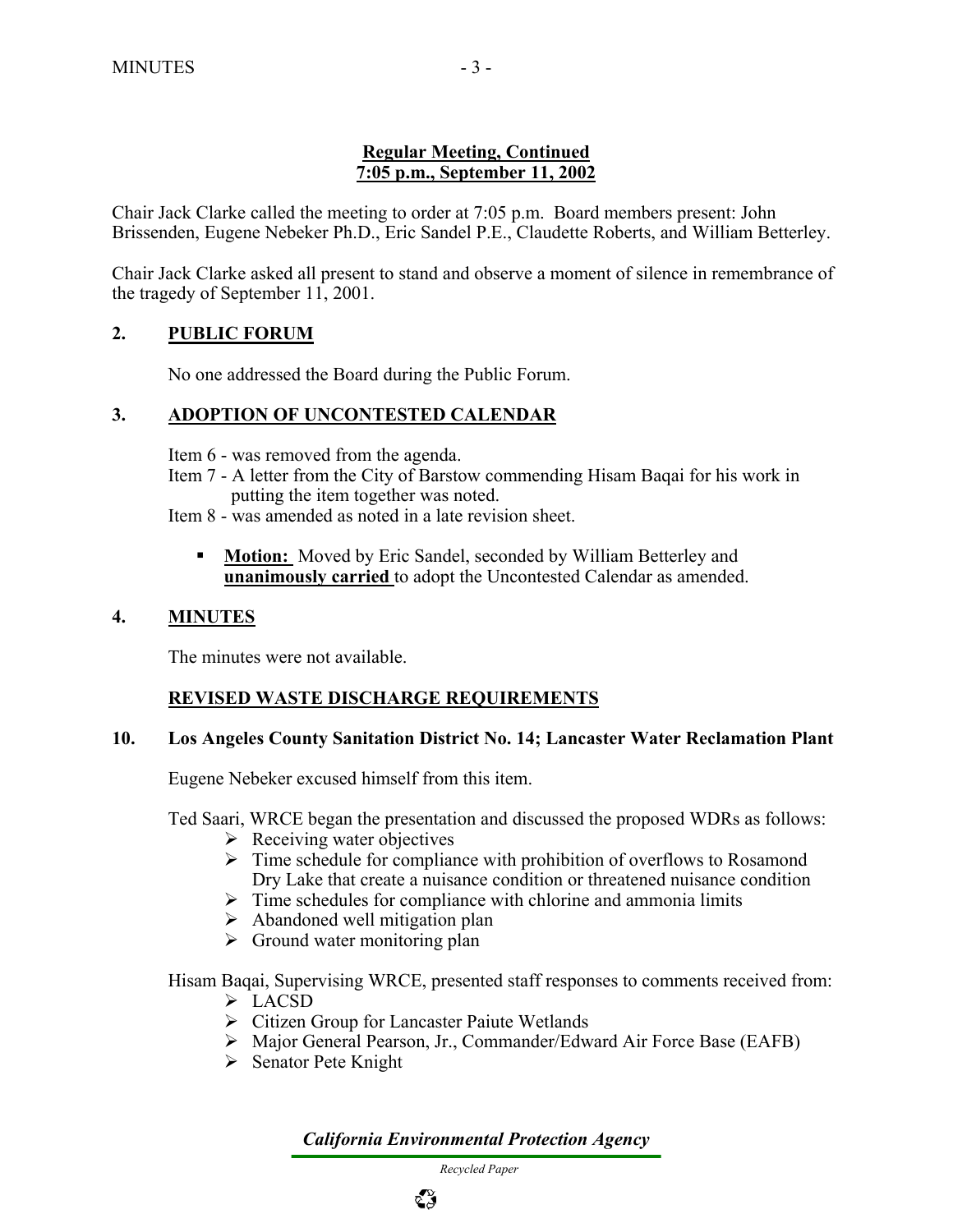Robert Dodds, Assistant Executive Officer, responded to a comment made by Los Angeles County Sanitation District in its August 13, 2002 letter. In the Regional Board's response letter, page 19, Comment-Requirement I.E.14, stated 'accepted', when in fact the Regional Board does not concur with the legal arguments presented.

Senator Pete Knight expressed his objections to further encroachment on EAFB. He reminded the Board that creating Paiute Ponds was to be an interim measure to address flooding of Rosamond Dry Lake and yet forty years later additional ponds are proposed. He stated that alternatives to additional ponds needed to be investigated.

Steve Maguin, LACSD, expressed agreement with the revised WDRs and thanked Hisam Baqai, Ted Saari and Harold Singer for their work with the District.

Lyle Talbot, HI CAP, read a poem in remembrance of those who died September 11, 2001. He felt the District needs to provide more tertiary treatment and that EAFB needs to lease property to the District and be compensated for it.

Wanda Deal spoke about the many and varied uses of Paiute Ponds stating that expansion around them seem to be the reasonable course of action since those surrounding areas had been flooded either by the District or by natural storm flow, which minimizes the impact to the environment.

The Board expressed approval of the cooperative working relationship between staff and the District and their desire to see the project continue to move ahead.

Harold Singer encouraged the public who have concerns regarding the proposed project have their names placed on the District's mailing list.

Harold Singer recommended a revision to the late revision, referencing Page 15, PROVISIONS II., A, Rescission of Waste Discharge Requirements as follows:

**Proposed Late Revision:** Board Order No. 6-93-75 shall remain in effect until November 1, 2002 for monitoring and reporting purposes. **Proposed Amended Late Revision:** Board Order No. 6-93-75 is hereby rescinded. However, Monitoring and Reporting Program No. 6-93-75 shall remain in effect until November 1, 2002.

 **Motion:** Moved by Eric Sandel, seconded by John Brissenden and **unanimously carried** to adopt the revised WDRs with all the proposed revisions.

## **OTHER BUSINESS**

#### **12. Resolution to Request the use of Cleanup and Abatement Account Funds for Various Pollution Abatement and Assessment Projects at Leviathan Mine**

 **Motion:** Moved by Eric Sandel, seconded byJohn Brissenden and **unanimously carried** to adopt the resolution as proposed.

#### **13. Resolution of Appreciation for Bea Cooley**

This item was postponed.

*California Environmental Protection Agency*